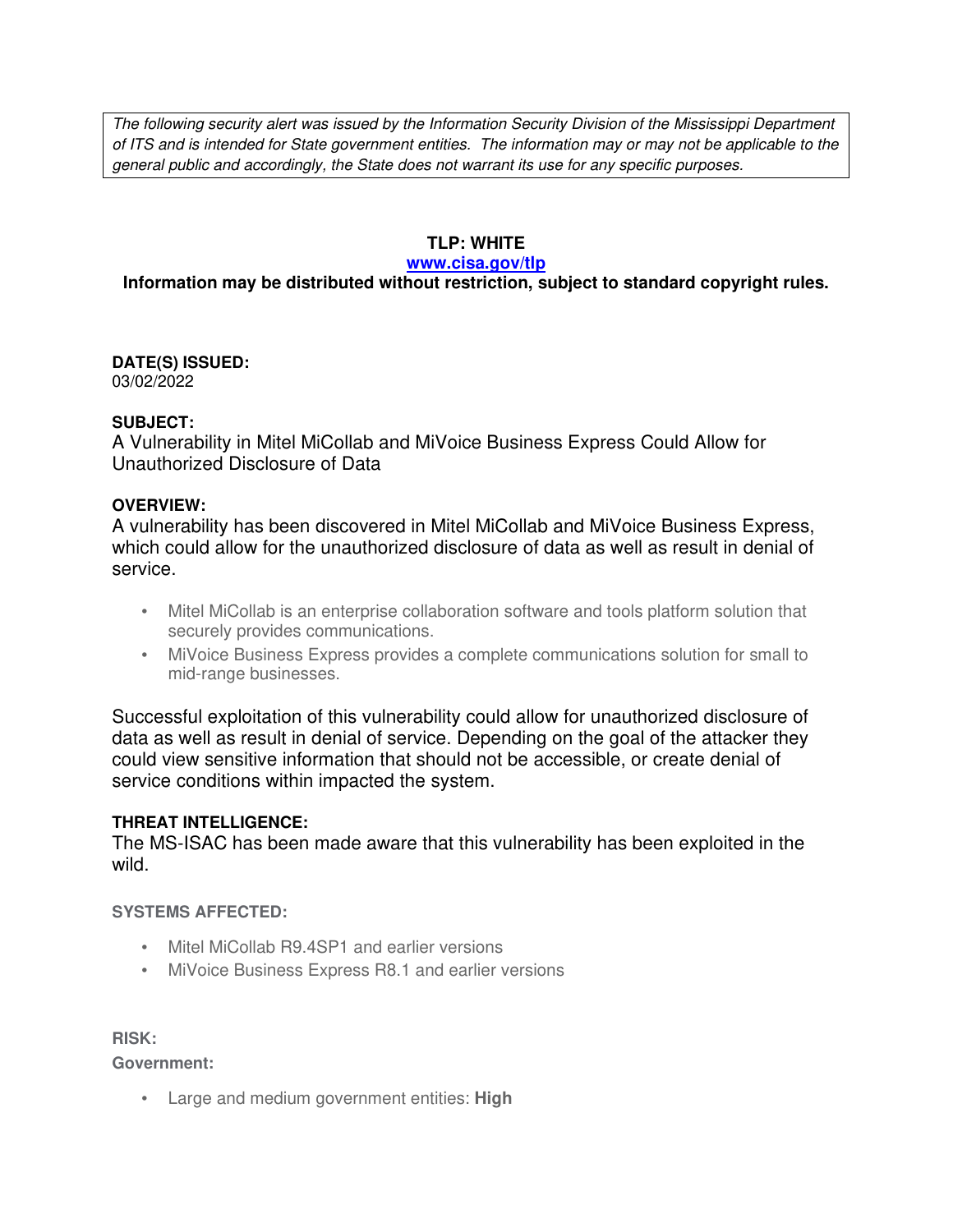• Small government entities: **Medium**

#### **Businesses:**

- Large and medium business entities: **High**
- Small business entities: **Medium**

# **Home users: Low**

# **TECHNICAL SUMMARY:**

A vulnerability has been discovered in Mitel MiCollab and MiVoice Business Express, which could allow for the unauthorized disclosure of data as well as result in denial of service.

Mitel states that a security access control vulnerability in these services may allow a remote unauthenticated attacker to gain access to sensitive information and services, potential code execution in the context of the conference component, as well as denial of service of the affected system. In the case of a denial of service attack, a series of malformed messages are handled improperly causing the services to create significant outbound traffic.

# **RECOMMENDATIONS:**

The following actions should be taken:

- Install the updates and/or mitigations mentioned by Mitel immediately after appropriate testing.
- Run all software as a non-privileged user (one without administrative privileges) to diminish the effects of a successful attack.
- Remind users not to visit un-trusted websites or follow links provided by unknown or untrusted sources.
- Apply the Principle of Least Privilege to all systems and services.

# **REFERENCES:**

# **Mitel:**

https://learn.cisecurity.org/e/799323/duct-security-advisory-22- 0001/qvh3c/266970440?h=0A9s21D0sqX1k--3mYepKjLNU3J\_v0JZWujviHPOFF0 https://learn.cisecurity.org/e/799323/etin-22-0001-02-v1---mivbxpdf/qvh3f/266970440?h=0A9s21D0sqX1k--3mYepKjLNU3J\_v0JZWujviHPOFF0 https://learn.cisecurity.org/e/799323/n-22-0001-01-v1---micollabpdf/qvh3h/266970440?h=0A9s21D0sqX1k--3mYepKjLNU3J\_v0JZWujviHPOFF0